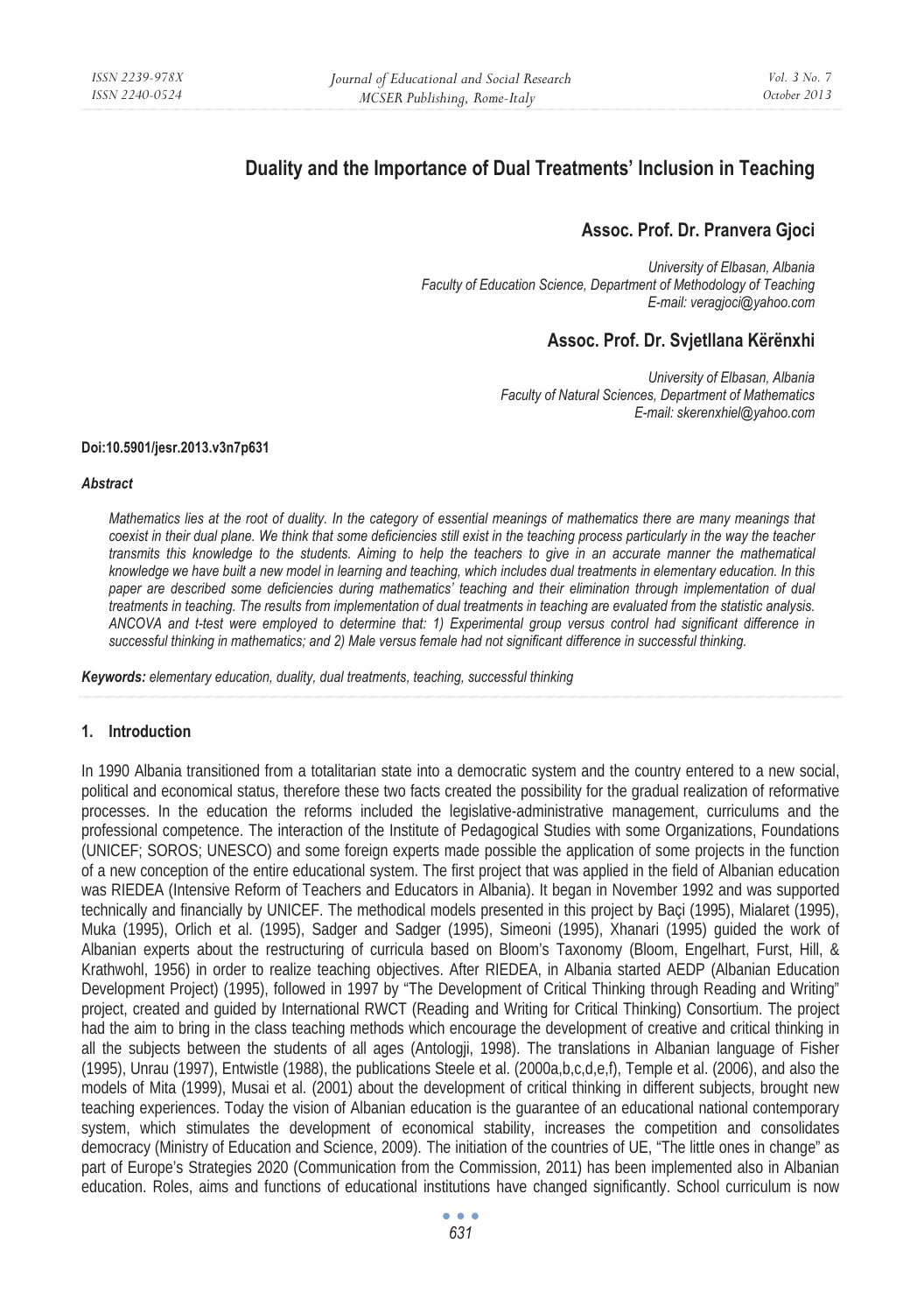| ISSN 2239-978X | Journal of Educational and Social Research | Vol. 3 No. 7 |
|----------------|--------------------------------------------|--------------|
| ISSN 2240-0524 | MCSER Publishing, Rome-Italy               | October 2013 |
|                |                                            |              |

reformed completely and teaching environments are turning into contemporary ones. Nowadays, there is a growing request for teachers to answer the structure and the content of the new curriculum with much more comprehensive strategy (see Gjini, 2004; Gjoci, 2008; 2009a,b,c; Gjokutaj et al., 2005; Kërënxhi & Gjoci, 2008; Llambiri, 2007; Musai, 2003; 2005a,b,c; 2009). Annual analysis report of Regional Education Office - Elbasan (2011) noted that the most used methods by primary school teachers were student-centered ones (67.45%). Over 20% of teachers use two or three combined methods. Most used student-centered methods are those for the development of critical and creative thinking (57.09%)**.** On the other hand the conclusions of the conducted survey by Rama (2011) express the high interest of teachers to new teaching strategies. The results show that 85% of surveyed teachers preferred new teaching methods and strategies, versus 15% who still tend to use traditional methods. There are teachers who give more importance to the textbook compared to those among teachers who prefer traditional methods. This learning method where the aim is explanation and not learning is considered as the text-centered teaching ( Llambiri, 2007).

We can mention an episode described by Llambiri (2007): A test was done in mathematics with students who had just started the fifth grade on behalf of the project "Secret Abandonment"1. One of the problems of the test was: five kilograms of oranges cost 400 ALL. What is the price of oranges? Surprisingly only 30% of students answered correctly. When teachers were asked why the score was so low, they justified it in this way: In the text this problem is not formulated as in the test. If the request would be directed otherwise, for example, -how much does 1 kg of oranges cost? Then there would be more students to answer correctly. Then Llambiri continues: As I was describing to an Australian colleague the text-centered teaching he smiled and said to me: even in Australia there are a lot of text-centered teachers. In fact, in pedagogical foreign literature, often you can find claims that teachers sometimes forget the student and are more interested in the subject (Llambiri, 2007, p. 27).

We mentioned this episode in order to understand the importance of implementation of dual treatments, which makes possible that similar cases to the one mentioned by Llambiri to be minimized. In this paper we describe the results of the study conducted during 2009-2010 academic year for the effect of teaching through dual treatments. In the study were included the students of two 9-years schools of Elbasan city, in Albania.

### **2. Effect of dual treatments in successful thinking**

Purpose of the study was to take information about the effect of teaching through dual treatments in successful thinking. The hypotheses which were tested:

Ho1: Teaching through dual treatments will not have significant differences according to groups (experimental and control), in successful thinking.

Ho2: Teaching through dual treatments will not have significant differences according to gender, in successful thinking.

#### **3. Method**

### *3.1 Participants and instruments*

The participants of the study were 53 students (24 females, 29 males), 6-7 years old, of the first grade of elementary education. They were separated in two study groups: experimental group (27 students, 14M, 13F) and control group (26 students, 15M, 11F). In the experimental group the teaching through dual treatments during teaching of mathematics was implemented whereas, and in the control group was used the traditional teaching method. The teachers, who taught in these classes, had a college degree, with a relatively long teaching experience (more than 20 years of teaching) with the same level of qualification. The teachers implemented the curricula in these classes approved by the Ministry of Education and Science for the school year 2009-2010. Teaching of mathematics was carried out using the textbook "Matematika 1" by Dedej, et.al., (2009).

Pre-test/post-test of quasi-experimental design with experimental group and control group was used in the study to evaluate the influence of dual treatments in successful thinking. Both groups were tested before and after treatment. As pre-test has been used the test which was done in the first week in the first semester to measure mathematics achievements, while post-test was developed in the end of May. A fourth-level scale was conducted to measure successful thinking. Eight categories (39 issues) were combined at four levels, that would classify as: Level 1 -

 1 This project was implemented during the period 2003-2005 from the consorcium "The Development of Education", together with Regional Education Office of five districts of Albania and was supported by UNICEF.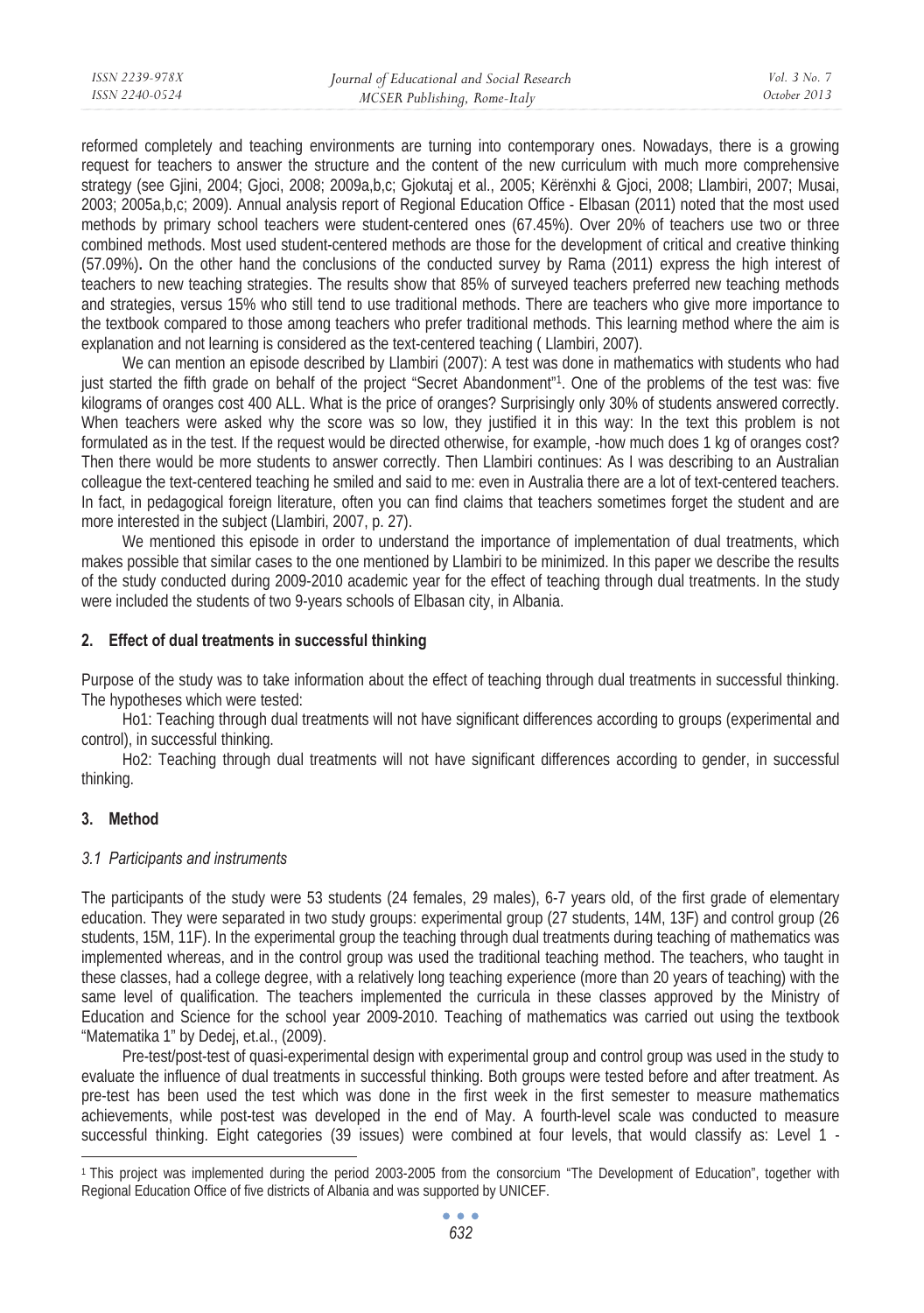comprehension, Level 2 - application, Level 3 - evaluation, and Level 4 – critical and creative thinking. The distribution of eight categories according to four levels and description of students' activities is presented in Table 1.

**Table 1.** Evaluation of outcomes for successful thinking

| Level   | <b>Categories</b>                                                                                  | <b>Description</b>                                                                                                                                                                                                                                         |
|---------|----------------------------------------------------------------------------------------------------|------------------------------------------------------------------------------------------------------------------------------------------------------------------------------------------------------------------------------------------------------------|
| Level 1 | (1) The comparison between the<br>two sets<br>(2) The comparison of numbers                        | Ability to compare two sizes, two quantities, two lengths and interpret them in<br>duality<br>Ability to compare two numbers and apply dual interpretation                                                                                                 |
| Level 2 | (3) Addition and subtraction of<br>numbers up to 20<br>(4) Addition of numbers up to<br>100        | Ability to add and interpret in duality; use different methods of addition and<br>subtraction implementing dual solution.<br>Ability to use different methods of addition implementing dual solution in new<br>situations.                                 |
| Level 3 | (5) Solution of equations with<br>proofs<br>(6) Solution with proofs of the<br><i>inequalities</i> | Ability to solve the equation putting instead of the unknown, numbers selected<br>from a finite set and make the dual analysis<br>Ability to solve inequation putting instead of the unknown, numbers selected from<br>a finite set and make dual analysis |
| Level 4 | (7) Application and problem<br>solving<br>(8) Mixed problem solving                                | Ability to solve the problem implementing two different strategies, evaluates dual<br>solution<br>Ability to formulate the dual problem; to give original ideas for the dual solution<br>making it clear through schemes                                   |

Cronbach's alpha reliability coefficient of the total scale was .84, so the scale can be considered reliable with our sample. As Cronbach's alpha for each level varied from .76 to .83, all level were evaluated as acceptable. The inter-correlacion between levels was investigated using Pearson Product-Moment Correlation coefficient. The data are shown in Table 2. Can say there are strong and very strong relationships between levels. There are strong relationships between application and evaluation. This means that students taught with applied dual treatments, evaluate easier.

#### **Table 2.** Inter-Level correlation coefficients

| <b>Measures</b> | Level 1  | Level 7           | <b>Level 3</b> | Level 4 |
|-----------------|----------|-------------------|----------------|---------|
| ∟evel 1         | .00      |                   |                |         |
| <b>Level 7</b>  | $655***$ | 1.00 <sub>1</sub> |                |         |
| Level 3         | $.628**$ | $.848**$          | $\rm 0.00$     |         |
| .evel 4         | .589**   | $.544**$          | $672**$        | 1.00    |

 $*$ <sub>p</sub><0.01

## *3.2 Analysis and Results*

The statistical analyses were done by using both descriptive statistics and inferential statistics. For descriptive statistics the mean (M), standard deviation (SD), and histograms of covariate were presented. For inferential statistics in order to test the null hypotheses, statistical techniques named Analysis of Covariance (ANCOVA), Pearson correlation and Independent samples t-test were used.

In Table 3, there is shown data about the mean scores and standard deviation of the experimental and control groups in pre-test (covariate) and post-test (dependent variable). The means scores of the experimental and control groups in post-test were 44.0 and 40.8 respectively, so it is indicated that the mean score of post-test in experiment group is higher than that of the post-test of control group.

**Table 3.** Descriptive statistics for variables

| Measure         |      | <b>Experimental Group (n=27)</b> | <b>Control Group (n=26)</b> |       |  |
|-----------------|------|----------------------------------|-----------------------------|-------|--|
|                 |      |                                  |                             |       |  |
| <b>Pre-test</b> | 32.9 | 2.013                            |                             | 2.400 |  |
| Post-test       | 44.0 | 6.373                            | 40.8                        | 6.627 |  |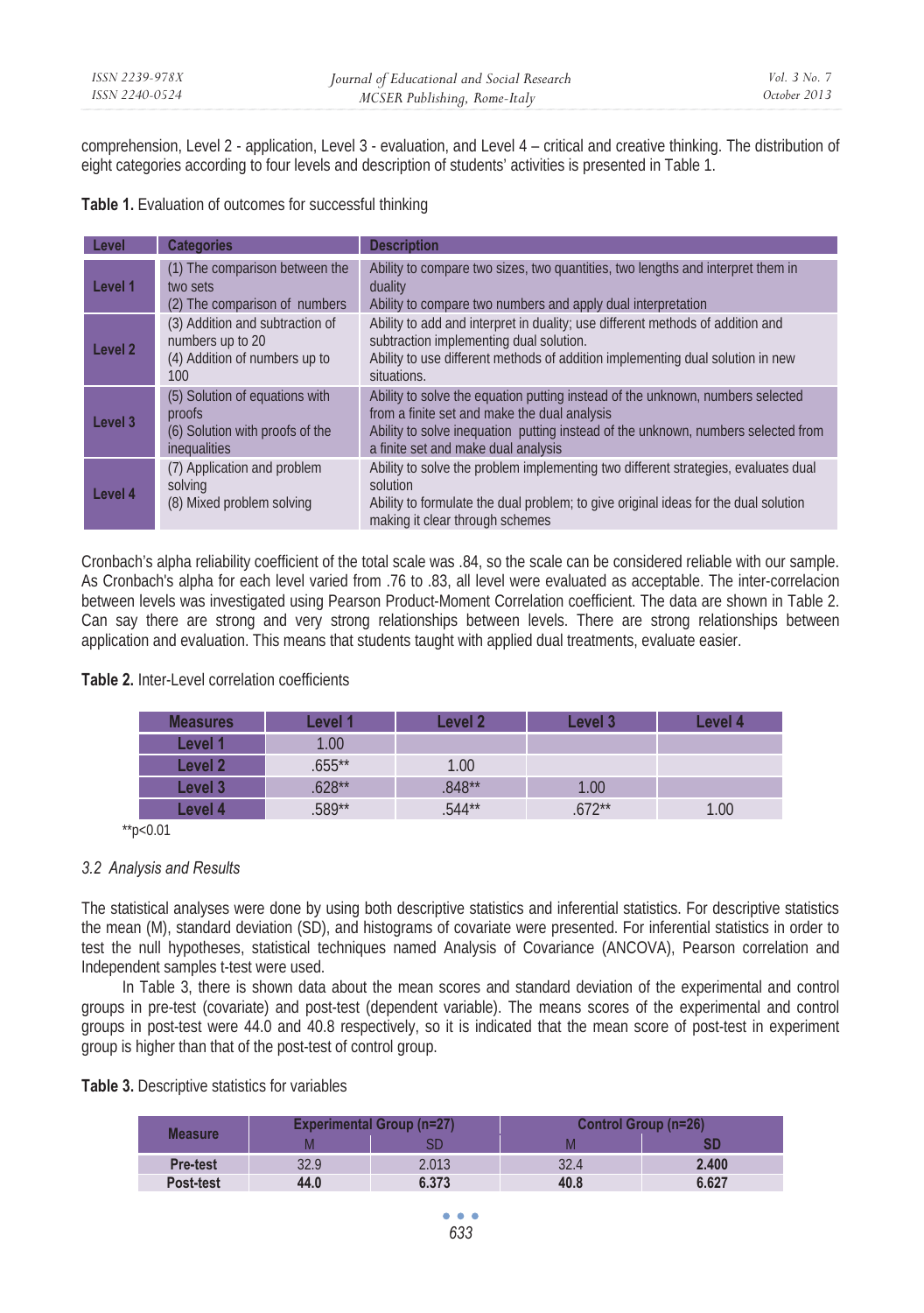| ISSN 2239-978X | Journal of Educational and Social Research | Vol. 3 No. 7 |
|----------------|--------------------------------------------|--------------|
| ISSN 2240-0524 | MCSER Publishing, Rome-Italy               | October 2013 |

One t-test for two independent samples was used to detect any significant difference between the treatment group and the control group on the pre-test scores. No significant violation was found. The analyses revealed no statistically significant differences in prior achievement of the students in mathematics [t(51)= -.705, p= .484].

For inferential statistics were used analysis of variance (ANOVA) and analysis of covariance (ANCOVA). We used an alpha level of 0.05 for all statistical tests. For assumptions ANCOVA were conducted: normality (Shapiro–Wilk Test,  $p=$  .052 and  $p=$  .109), equality of variances (F(1,51)= .002 and  $p=$  .963), homogeneity of regression slopes (F(1,49)= 1.499 and p= .227) and linearity. No significant violation was found. In order to make clear these scores we accompany them with the figures 1,2.

Figure 1 shows the histograms with normal curves related to 1-experimental group and 2-control group with respect to pre-test.



**Fig 1.** Histograms of pre-test scores with respect to pre-test

The slopes of the regression lines should be roughly parallel, that is the relationship between the covariate (pre-test) and the dependent variable (post-test) should be similar for all two groups (the assumption of homogeneity of regression). From Figure 2 we see that the slopes are parallel.



**Fig 2.** Linear relationship between the pre-test and the post-test Here appears to be a linear relationship.

Now we can continue with the ANCOVA test. In Table 4 the result from an ANCOVA analysis includes data on the posttest for the successful thinking in mathematics for the experimental and control groups after using the pre-test results as covariates.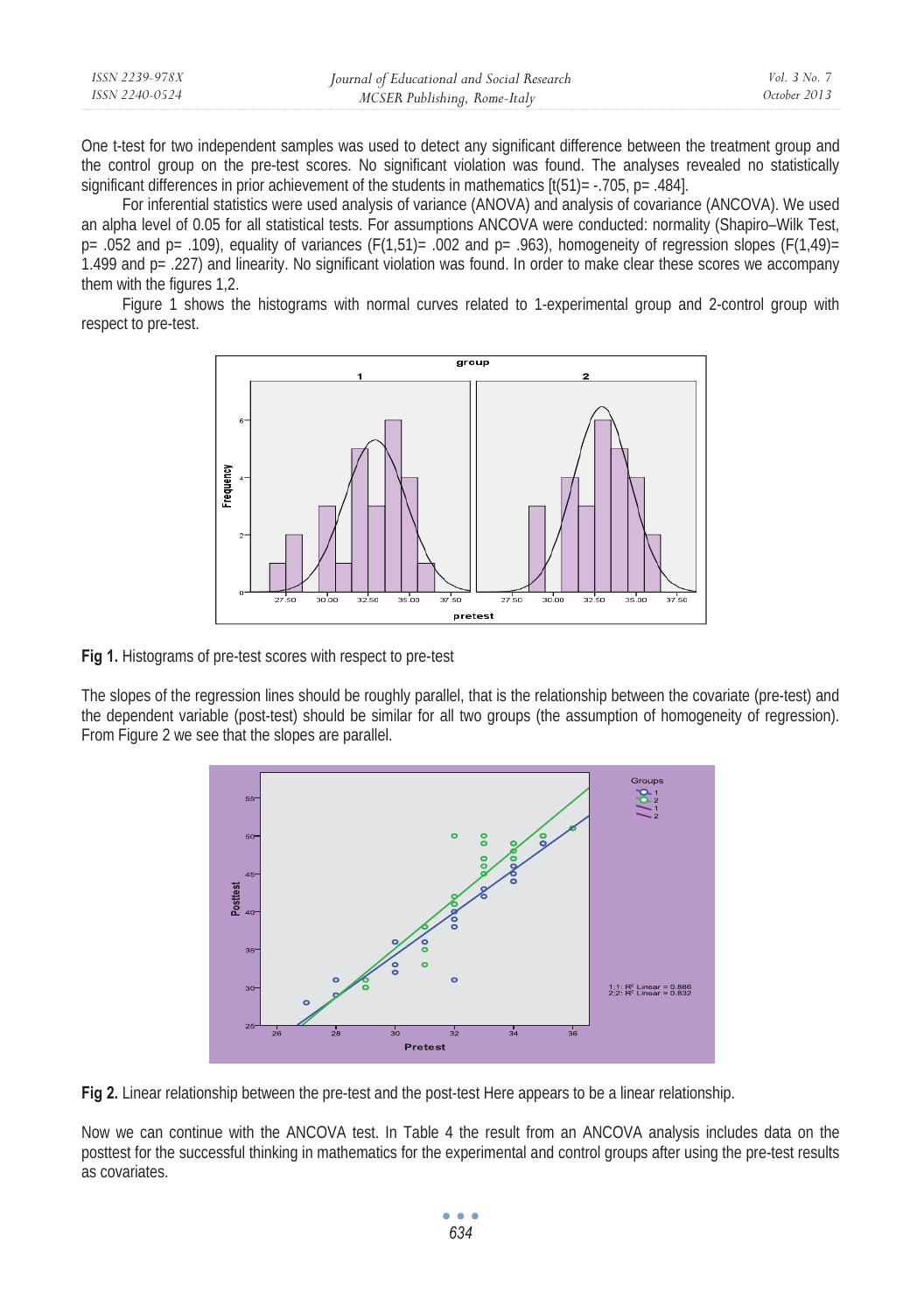## **Table 4.** Tests between subjects effects

| <b>Source</b>          | Sum of<br><b>Squares</b> | df | <b>Mean</b><br><b>Square</b> |         | Sig. | <b>Partial Eta</b><br><b>Squared</b> |
|------------------------|--------------------------|----|------------------------------|---------|------|--------------------------------------|
| <b>Corrected Model</b> | 1959.284a                | 2  | 979.642                      | 148.550 | .000 | .856                                 |
| Intercept              | 409.604                  |    | 409.604                      | 62.111  | .000 | .554                                 |
| <b>Pretest</b>         | 1824.304                 |    | 1824.304                     | 276.632 | .000 | .847                                 |
| <b>Group</b>           | 35.424                   |    | 35.424                       | 5.372   | .025 | .097                                 |
| <b>Error</b>           | 329.735                  | 50 | 6.595                        |         |      |                                      |
| <b>Total</b>           | 97723,000                | 53 |                              |         |      |                                      |
| <b>Corrected Total</b> | 2289.019                 | 52 |                              |         |      |                                      |

According to the Table 4, there was a significant difference between the results of control group and experimental group  $(F(2,50)=5.372, p=.025<0.05,$  partial  $p^2=.097$ ). The difference between groups in the mean score (40.81, 44.0) also shows that dual treatments are understood and applied easily by the students. So the hypothesis Ho1: Teaching through dual treatments will not have significant differences according to groups (experimental and control), in successful thinking, is refused. This means that teaching through dual treatments raised significantly successful thinking of the students. Distribution of values according to four levels for the successful thinking is shown in the Graph 1.

## **Graph 1.** Successful thinking according to four levels



Depending on the fulfillment of data for the graph, the number of tested students is 26 for the experimental group and 26 for the control group. The 1st level – comprehension had a significant increase, which was increased with 41 (from 274 in 315) points, and the 4<sup>th</sup> level – critical thinking, which was increased with 31 points (from 207 in 238).

There are shown the results related to the hypothesis Ho2 below. Table 5 shows the data about the male and female groups for the total number of cases (N) in the groups, the arithmetic means (M), standard deviations, (SD) and standard error  $(\sigma)$ .

## **Table 5.** Strategy Group Statistics

|        | Gender | N  | <b>Mean</b> | <b>Std. Deviation</b> | <b>Std. Error Mean</b> |
|--------|--------|----|-------------|-----------------------|------------------------|
| Gender | Male   | 14 | 43.0000     | 6.90596               | 1.84570                |
|        | Female | 13 | 45.0769     | 5.82325               | 1.61508                |

A t-test for independent samples (Table 6) was administered to the test scores to determine whether there was any statistical significance between boys and girls in the overall test scores. The Levene's Test for Equal variances yields a p-value of .96. This means that the difference between the variances is statistically insignificant.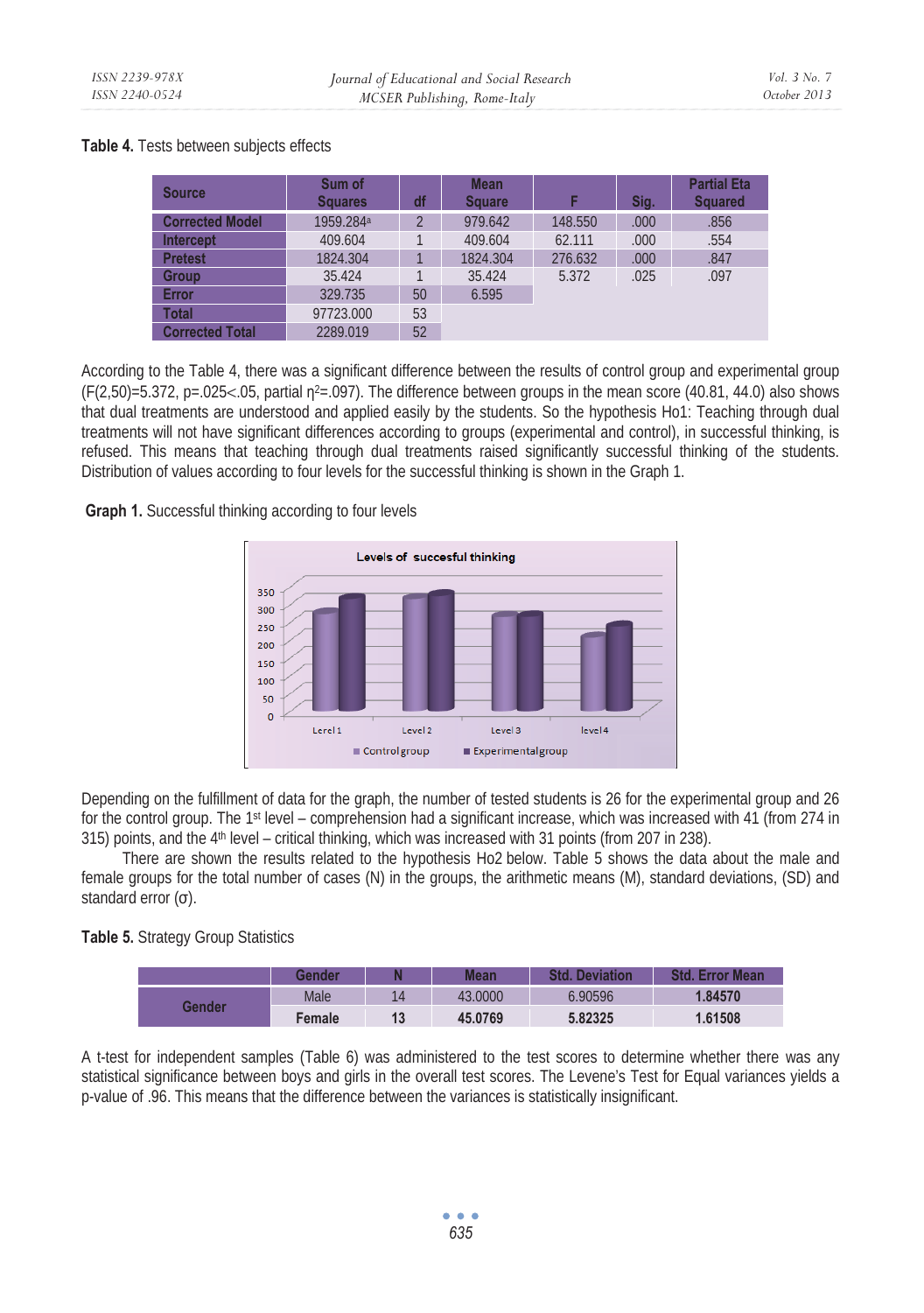### **Table 6.** Independent Samples Test Results

|                                       | <b>Levene's Test for</b><br><b>Equality of Variances</b> |      |      |        | t-test for Equality of Means |                                  |                                 |  |
|---------------------------------------|----------------------------------------------------------|------|------|--------|------------------------------|----------------------------------|---------------------------------|--|
|                                       |                                                          | Sig. |      | df     | Sig. 2-<br>tailed            | <b>Mean</b><br><b>Difference</b> | Std.<br><b>Error Difference</b> |  |
| <b>Equal variances</b><br>assumed     | .638                                                     | .432 | .841 | 25     | .408                         | $-2.07692$                       | 2.46857                         |  |
| <b>Equal variances</b><br>not assumed |                                                          |      | 847  | 24.787 | .405                         | $-2.07692$                       | 2.45256                         |  |

From the Table 6, it is evident that the t-value (t=  $-0.841$ ,  $p< 0.408$ ) is not significant at 0.05 significance. So there is no significant difference between boys and girls of the first grade in the successful thinking. So the hypothesis Ho2 is accepted.

### **4. Discussion and conclusions**

The successful thinking scores of students were significantly different in the experimental group after the treatment and it indicates that the dual treatments have firmly effect in the successful thinking. Although each of two groups has got increasing scores in successful thinking, the successful thinking scores of students in experimental group after treatment have shown much higher scores of students in control group. This means that dual treatments influence in the effectiveness of teaching mathematics. The answers of students of experimental class are characterized by the easiness of expressing being out from the boundaries which characterize the students of the control class. For giving an example we mention answers of the students for the exercise eight of the post-test. Exercise eight was: Mark each of five index cards with one of the numbers 3, 12, 4 or one of the marks  $>$ ,  $+$ . Form an inequality with these five index cards. Form another one. In the answers of students of the control class we find combined two of the cases 3+12>4, 12+4>3, 12+3>4, 4+12>3. In the answers of the students of experimental class there are also the cases 3+4<12, 3<12+4, 4<12+3, 12>4+3. This shows that for the students of experimental class was clear the fact that the index card which has been marked with the mark  $>$  being a mobile figure, can be put in two positions: in the position showing the mark  $>$  or in the position showing the mark <. Meanwhile the students of the control class haven't shown any sign about knowing this fact.

Discussions about the ways of solving problems showed that students of experimental class express themselves easily and their answers were often astounding. In many cases they gave right argumentations that we haven't thought about. The students' answers have helped us to think that even in the models that teacher has used about the concreteness of mathematical problems exist situations which can be interpreted in duality. From the testing resulted that students of experimental class interpreted, solved and analyzed in the right way the dual situations. Based also in the surveys that we have done during classes we conclude that the students of experimental class are characterized by flexibility in thoughts, by critical and creative thinking.

The results have shown that there is no significant difference between girls and boys in successful thinking after treatment and it indicates that both have got higher scores in successful thinking which means that dual treatment has equally affected boys and girls and the gender factor does not have its effectiveness on successful thinking of the students.

The active methods of elementary education which have dual treatments at their basis can be applied except in mathematics even in other subjects by the teacher. Although dual treatments was designed to be applied in teaching mathematics in elementary education (see Gjoci, 2011, 2012a,b; Gjoci & Kërënxhi, 2010, 2012; Kërënxhi, 2011, 2012a,b; Kërënxhi & Gjoci, 2010, 2011), we think as well, that there exist all possibilities that dual treatments to be method of thinking and reasoning for students, in all subjects beginning in the lower grades of elementary education. When the students study language, literature, natural sciences, history or any other subject, the students should be urged to make dual interpretations, dual analysis and to describe in two different ways the same situation. It is entirely possible due to the dual nature of these sciences. Dual treatments are applicable in languages and literature. During the object's study students become known with its dual features: concrete or abstract, impersonal or general, singular or plural, feminine or masculine. We think that during the study of a certain noun, the student should make the dual analysis why this noun is for example specific and not general, why this noun is singular and not plural and further. In textbook often we encounter verbs with opposite meanings as dress-undress, like-dislike, wrap-unwrap, spell-misspell; adverbs with opposite meanings correctly-incorrectly, fairly-unfairly, quickly-slowly, shortly-mostly; names with opposite meanings as pleasure-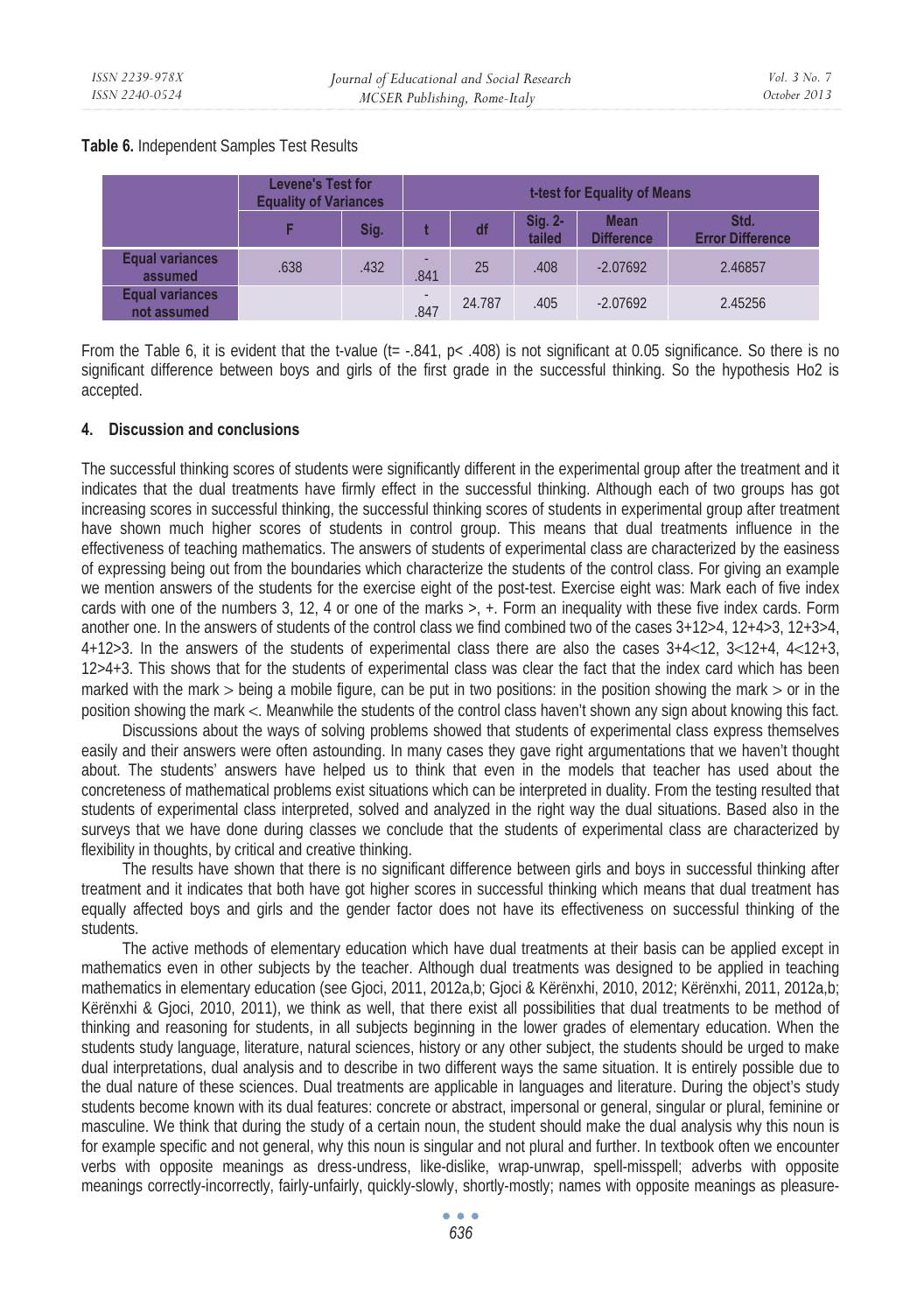| ISSN 2239-978X | Journal of Educational and Social Research | Vol. 3 No. 7 |
|----------------|--------------------------------------------|--------------|
| ISSN 2240-0524 | MCSER Publishing, Rome-Italy               | October 2013 |
|                |                                            |              |

displeasure, ability-disability, responsibility-irresponsibility, joy-sadness; adjectives happy-unhappy, complete-incomplete, honest-dishonest, dependent-independent that are reflected even in opposite sentences for example, the boy climbed the stairs - the boy went down the stairs. We think that the rules about the formation of new words are understood and acquired if the students make dual interpretation of the words and the dual analysis of its formation. The study of transitive and intransitive verbs should be accompanied also with the analysis of changing the structure of the word, for example locomotives pull wagons - wagons are pulled by locomotives. In legends, fairy tales, fables the dual analysis should be done to indicate how are faced the evil with good, the truth with false, wisdom with ignorance, beautiful with ugliness. In classical myths are used dual interpretations where is shown that Gods get angry and joyful, cry and laugh, get bitter and get happy, revenge and make kindness, love and hate, just like human beings. In order to make obvious the contrast between two figures of speech, the student should make the dual analysis. Dual treatments can be applied in history analyzing together concepts of war and peace, victory and defeat. An event is always associated with the date on which it occurred, for example: Albania was declared an independent state on  $28<sup>th</sup>$  November 1912 –  $28<sup>th</sup>$  November 1912 reminds us of the fact that Albania was declared an independent state. Dual treatments are applicable in natural sciences. When we talk about the life of living things on Earth, the students have a clear understanding of the fact that living things are born and that they can't live forever, so there comes a day when they die. According to Gao (2000) "Duality in nature is amazingly beautiful, for it is the way nature was created. … If we are not confused very often about the duality of natural phenomena, we do not really understand what it is." (p. xiii), that's why it is the education's job to realize the right formation of the students related to these dual phenomena. In explaining the concept: solidificationliquefaction, evaporation-condensation, push-tow, day-night, light-shade, ebb and flow which can't be understood without each other is dual analysis.

Except achievements reached so far about the dual treatments model has still some issues that need to be studied. A study that will give detailed answer to the issue of effectiveness of dual treatments model in the teaching of mathematics in the other grades of elementary education will be field of our future studies.

#### **References**

Antologji. (1998). Studio gjithshka arsyes vendin e pare. Zhvillimi i mendimit kritik gjatë leximit e shkrimit. Tiranë: AEDP.

- Baçi, H. (1995). Objektiva motivime planifikime sipas modelit A-94: plotësime lëndore: për mësuesit e gjuhëletërsisë të shkollës 8 vjeçare. RIEDEA, Tiranë: Eureka.
- Bloom, B. S., Engelhart, M. D., Furst, E. J., Hill, W. H., & Krathwohl, D. R. (1956). Taxonomy of educational objectives: the classification of educational goals; Handbook I: Cognitive Domain. New York: Longmans, Green.
- Communication from the Commission. (2011). Early childhood education and care: providing all our children with the best start for the world of tomorrow. Brussel, COM (2011) 66.
- Dedej, K., Koci, E., Spahiu, E., & Konçi, Z. (2009). Matematika 1: për klasën e parë të shkollës 9-vjeçare. Tiranë: SHBLSH e Re.
- Entwistle, NJ. (1988). Styles of learning and teaching. London: David Fulton.
- Erdniev, P.M., & Erdniev, B.P. (1996). Обучение математике в школе. Москва: Столетие.
- Fisher, R. (2005). Teaching children to think, (2nd ed.). Cheltenban: Nelson Thornes.
- Gao, D.Y. (2000). Duality principles in nonconvex systems: Theory, Methods and Applications. Boston/Dordrecht/London: Kluwer Academic Publishers.
- Gjini, R. (2004). Zhvillimi i mendimit kritik në mësimin e historisë: struktura, teknika e modele mësimi. Elbasan: Sejko.
- Gjoci, P. (2008). The interactive teaching and student centered. In: M. Cindrić, V. Domović & M. Matijević (Eds.), Pedagogy and the knowledge society, Vol 1 (pp. 119-129), Zagreb: Faculty of Teacher Education.
- Gjoci, P. (2009a). Formation of readiness of a primary school teacher for creative teaching. Monograph. Moscow: Moscow State Pedagogical University Prometheus (in Russian).
- Gjoci, P. (2009b). Training would be teachers for creative pedagogical activities. Herald of the University of the Russian Academy of Education (in Russian), 3(46), 104-107.
- Gjoci, P. (2009c). The preparation of teachers in formation of learning habits and skills of pupils in primary schools. Science and School (in Russian), 1(2009), 35-37.
- Gjoci, P. (2011). Primary school curriculum enables the inclusion of dual interpretations in mathematics In V. Timovski (Ed.), The modern society and education, Vol 2 (pp. 983-990). Skopje: Pedagoški fakultet Sv. Kliment Ohridski.
- Gjoci, P. (2012a). Teaching mathematiks based on dual treatment and the effect of this method on students' success. In N. Ognjevska (Ed.), Yearbook: Science - Education - Art, Vol 6 (pp. 45-53). Union of Scientists – Blagoevgrad.
- Gjoci, P. (2012b). Treatment of mathematics' dual meanings in first grade of primary education for the formation of 'gestalt intuition'. In S. Divljan (Ed.), Methodological aspects of mathematics II (pp. 43-51). Jagodina: Pedagogical Faculty of Science-University of Kragujevac.
- Gjoci, P., & Kërënxhi, S. (2010). Dual interpretations in primary education mathematics as aspect of critical thinking of students. Odgojne Znanosti – Educational sciences. 2(20), 413-426.